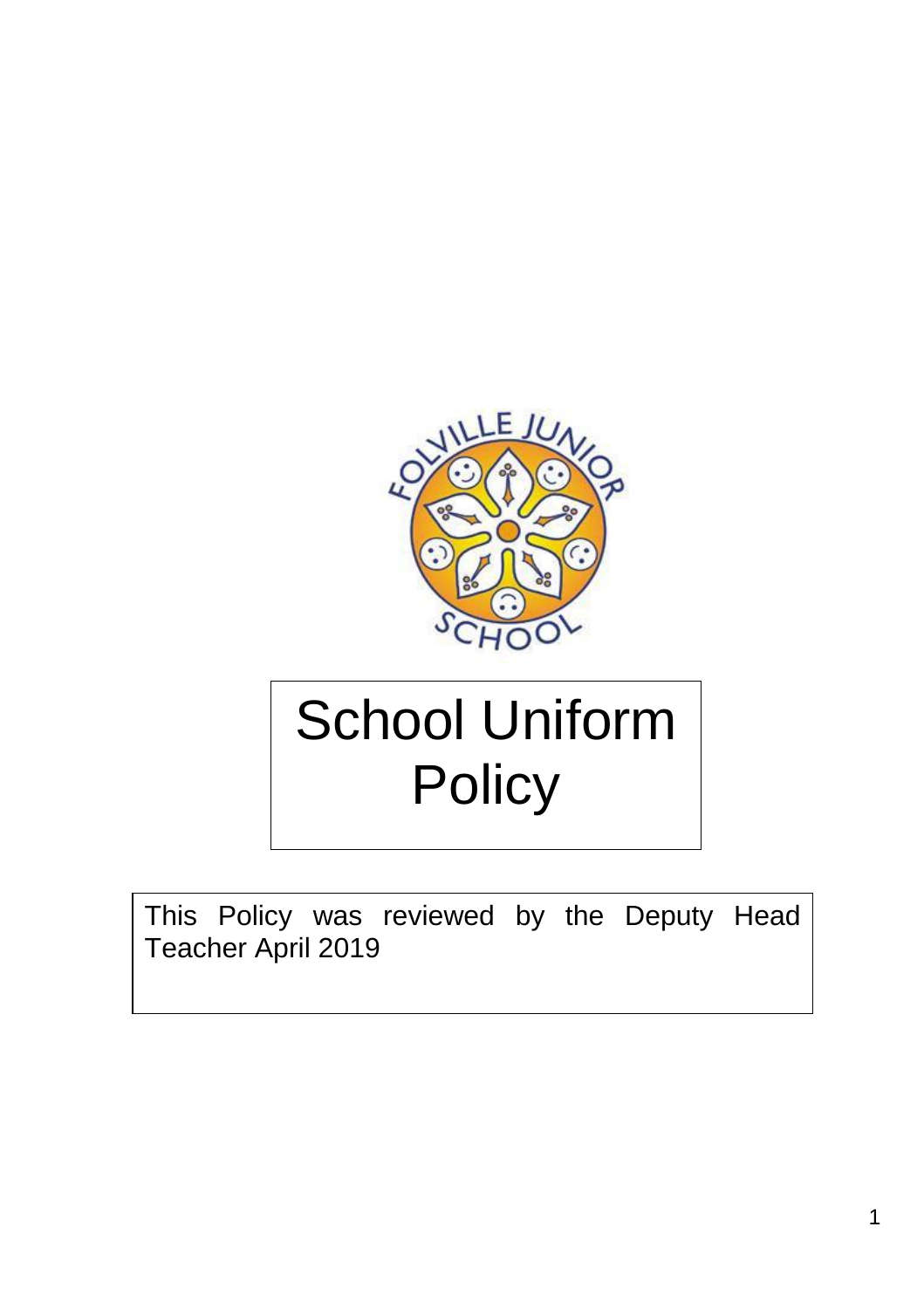# **Folville School Uniform Policy**

We believe that school uniform is essential to create a sense of school community and pride.

We hope parents and guardians will support us in this so we can promote a community identity and pride in our appearance. The children of Folville have always been excellent ambassadors for the school and we believe that smart school uniform enhances this.

# **School Uniform**

#### **Winter**

Trousers / skirts- grey or black. (No logos or writing, no blue jeans, no leggings, no jogging bottoms)

Shirts/ polo-shirts -white. (No logos or writing)

Sweater/fleece- Royal blue (With or without school logo, no hoodies)

Shoes- black or blue; flat; closed with secure fastenings. (Laces must be tied at all times, no glitter or light-up shoes)

#### **Summer**

Trousers/shorts/skirts-grey or black. (No logos or writing, no blue jeans, no leggings, no jogging bottoms)

#### **All skirts/shorts must be longer than your child's hands when held at his/her side.**

Dresses - blue and white, checked or striped.

Pinafores- grey. (White shirts must be worn under pinafores.)

Sweater/fleece-Royal blue (With or without school logo)

Shoes/sandals-black, white, blue- these must have secure fastenings, flat and be worn with socks. (No flip-flops, slip-ons, glitter or light-up shoes)

## **In the summer please think about protecting your child from the sun and put sun cream on in the morning.**

A hat- to be worn in the playground only.

#### **Hair**

Long hair must be tied up for PE and sports- the child must be able to do this for themselves. Staff cannot help with this.

We recommend that long hair is tied up in school; it helps prevent the spread of head-lice.